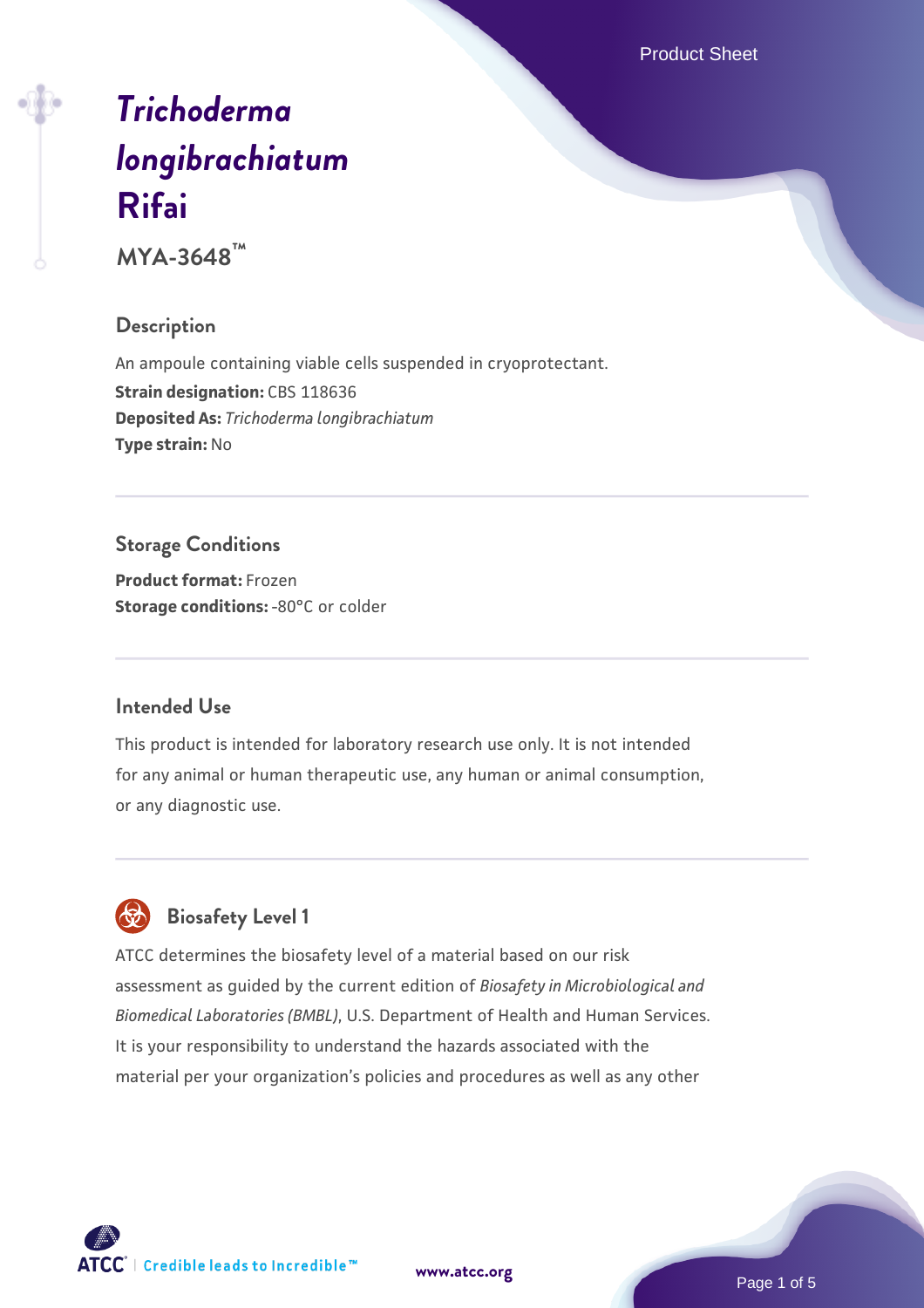applicable regulations as enforced by your local or national agencies.

ATCC highly recommends that appropriate personal protective equipment is always used when handling vials. For cultures that require storage in liquid nitrogen, it is important to note that some vials may leak when submersed in liquid nitrogen and will slowly fill with liquid nitrogen. Upon thawing, the conversion of the liquid nitrogen back to its gas phase may result in the vial exploding or blowing off its cap with dangerous force creating flying debris. Unless necessary, ATCC recommends that these cultures be stored in the vapor phase of liquid nitrogen rather than submersed in liquid nitrogen.

#### **Certificate of Analysis**

For batch-specific test results, refer to the applicable certificate of analysis that can be found at www.atcc.org.

#### **Growth Conditions**

**Medium:**  [ATCC Medium 310: Cornmeal, yeast, glucose agar \(CMYG\)](https://www.atcc.org/-/media/product-assets/documents/microbial-media-formulations/1/0/atcc-medium-310.pdf?rev=5693c733fdd64e888556011eb67a3897) [ATCC Medium 310: Cornmeal, yeast, glucose agar \(CMYG\)](https://www.atcc.org/-/media/product-assets/documents/microbial-media-formulations/1/0/atcc-medium-310.pdf?rev=5693c733fdd64e888556011eb67a3897) [ATCC Medium 336: Potato dextrose agar \(PDA\)](https://www.atcc.org/-/media/product-assets/documents/microbial-media-formulations/3/3/6/atcc-medium-336.pdf?rev=d9160ad44d934cd8b65175461abbf3b9) **Temperature:** 25°C

#### **Handling Procedures**

**Frozen ampoules** packed in dry ice should either be thawed immediately or stored in liquid nitrogen. If liquid nitrogen storage facilities are not available,

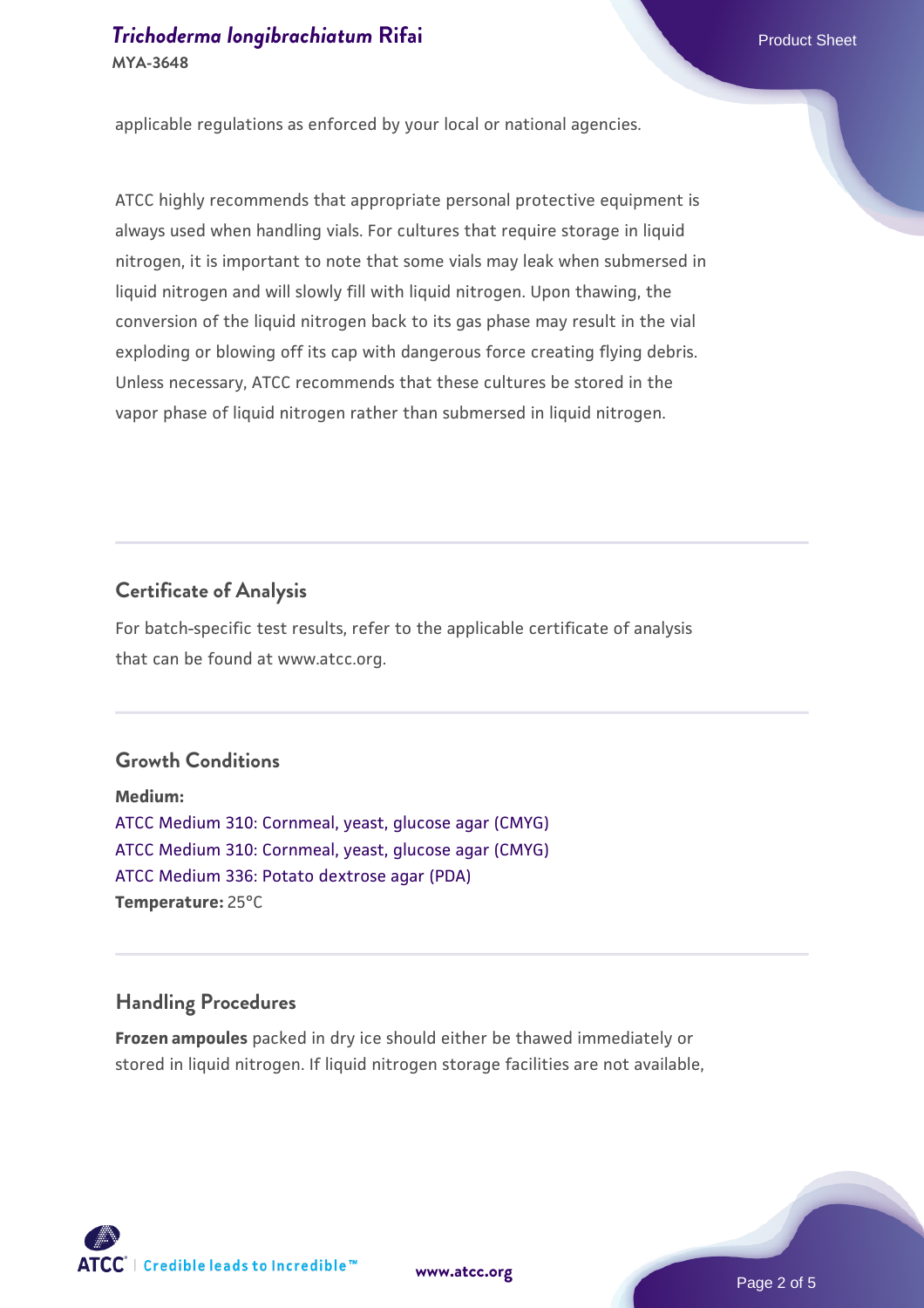frozen ampoules may be stored at or below -70°C for approximately one week. **Do not under any circumstance store frozen ampoules at refrigerator freezer temperatures (generally -20°C)**. Storage of frozen material at this temperature will result in the death of the culture.

- 1. To thaw a frozen ampoule, place in a **25°C to 30°C** water bath, until just thawed **(approximately 5 minutes)**. Immerse the ampoule just sufficient to cover the frozen material. Do not agitate the ampoule.
- 2. Immediately after thawing, wipe down ampoule with 70% ethanol and aseptically transfer at least 50 µL (or 2-3 agar cubes) of the content onto a plate or broth with medium recommended.
- 3. Incubate the inoculum/strain at the temperature and conditions recommended.
- 4. Inspect for growth of the inoculum/strain regularly for up to 4 weeks. The time necessary for significant growth will vary from strain to strain.

#### **Material Citation**

If use of this material results in a scientific publication, please cite the material in the following manner: *Trichoderma longibrachiatum* Rifai (ATCC MYA-3648)

#### **References**

References and other information relating to this material are available at www.atcc.org.

#### **Warranty**

The product is provided 'AS IS' and the viability of ATCC<sup>®</sup> products is warranted for 30 days from the date of shipment, provided that the customer has stored and handled the product according to the information included on the product information sheet, website, and Certificate of

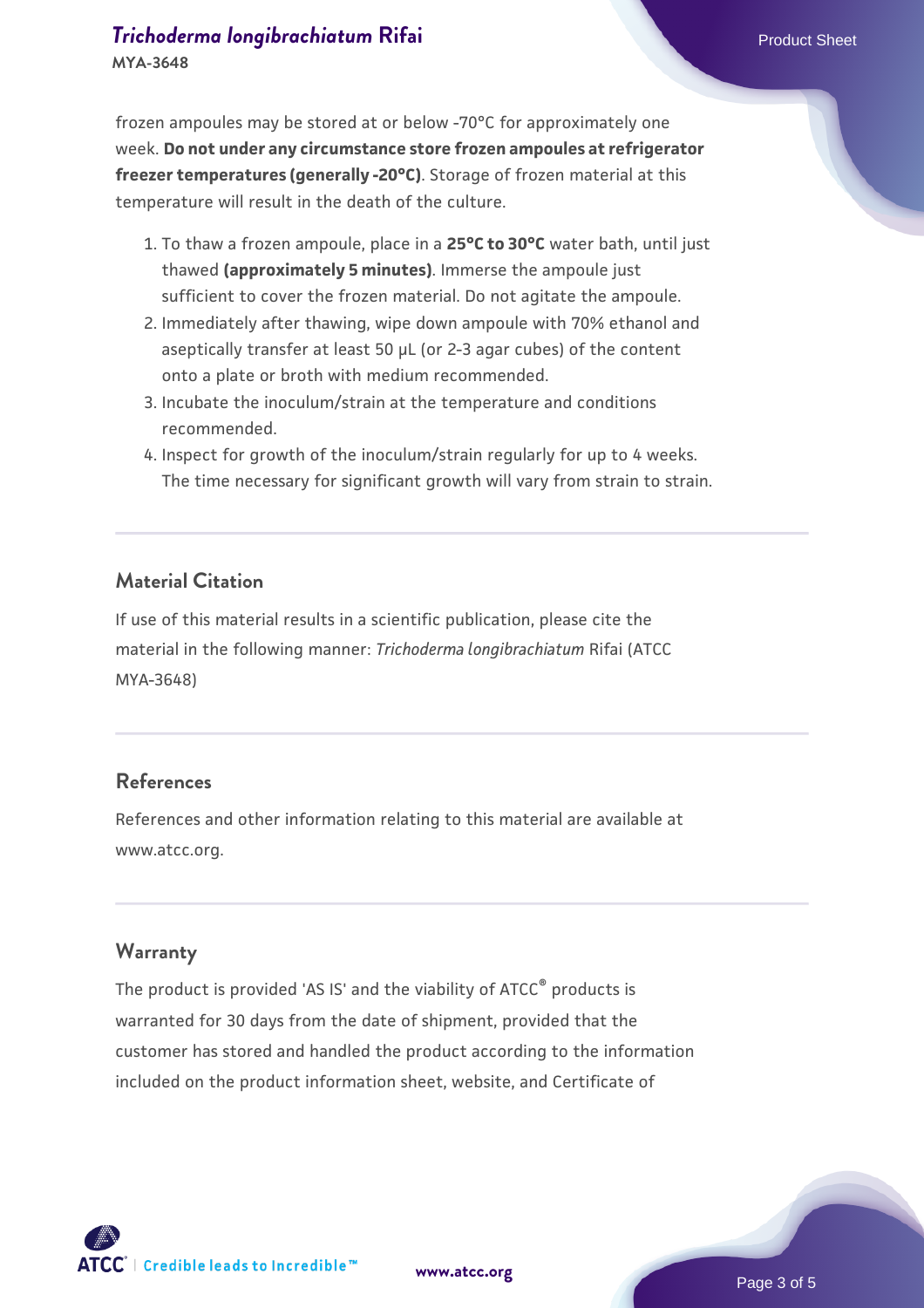#### **[Trichoderma longibrachiatum](https://www.atcc.org/products/mya-3648) [Rifai](https://www.atcc.org/products/mya-3648)** Product Sheet **MYA-3648**

Analysis. For living cultures, ATCC lists the media formulation and reagents that have been found to be effective for the product. While other unspecified media and reagents may also produce satisfactory results, a change in the ATCC and/or depositor-recommended protocols may affect the recovery, growth, and/or function of the product. If an alternative medium formulation or reagent is used, the ATCC warranty for viability is no longer valid. Except as expressly set forth herein, no other warranties of any kind are provided, express or implied, including, but not limited to, any implied warranties of merchantability, fitness for a particular purpose, manufacture according to cGMP standards, typicality, safety, accuracy, and/or noninfringement.

#### **Disclaimers**

This product is intended for laboratory research use only. It is not intended for any animal or human therapeutic use, any human or animal consumption, or any diagnostic use. Any proposed commercial use is prohibited without a license from ATCC.

While ATCC uses reasonable efforts to include accurate and up-to-date information on this product sheet, ATCC makes no warranties or representations as to its accuracy. Citations from scientific literature and patents are provided for informational purposes only. ATCC does not warrant that such information has been confirmed to be accurate or complete and the customer bears the sole responsibility of confirming the accuracy and completeness of any such information.

This product is sent on the condition that the customer is responsible for and assumes all risk and responsibility in connection with the receipt, handling, storage, disposal, and use of the ATCC product including without limitation taking all appropriate safety and handling precautions to minimize health or environmental risk. As a condition of receiving the material, the customer agrees that any activity undertaken with the ATCC product and any progeny or modifications will be conducted in compliance with all applicable laws, regulations, and guidelines. This product is provided 'AS IS' with no



**[www.atcc.org](http://www.atcc.org)**

Page 4 of 5